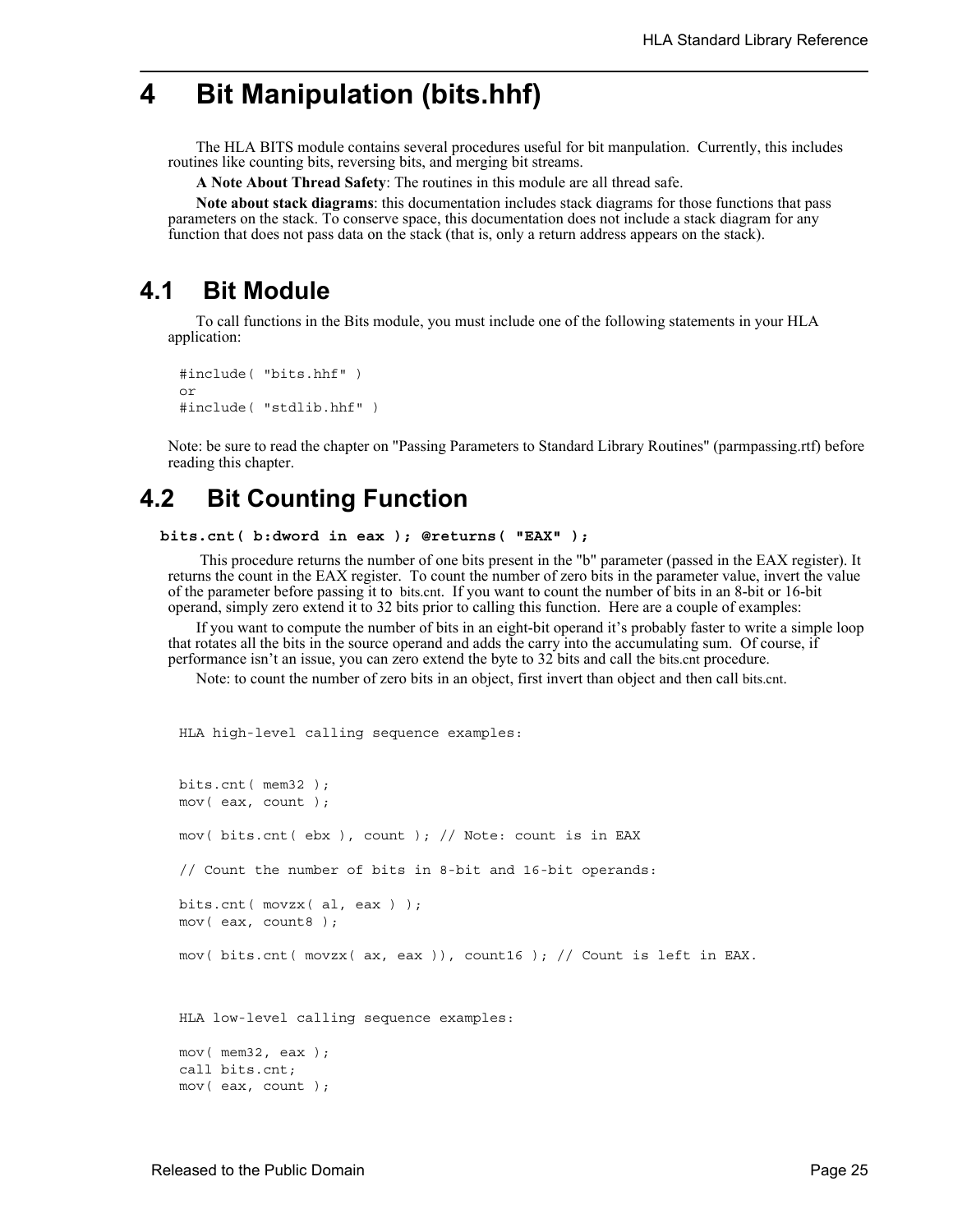```
mov( ebx, eax );
call bits.cnt;
mov( eax, count );
movzx( al, eax );
call bits.cnt;
mov( eax, count8 );
movzx( ax, eax );
call bits.cnt;
mov( eax, count16 );
```
## **4.3 Bit Reversal Functions**

The functions in this category swap the bits in their input operand. That is, they exchange the H.O. and L.O. bits, the next-to-high-order bit with bit #1, and so on.

```
 bits.reverse32( b:dword in eax ); @returns( "eax" );
```
This function reverses the bits passed to it in EAX and returns the swapped value in EAX. This function swaps bit 31 and 0, bits 30 and 1, bits 29 and 2, bits 28 and 3, and so on. See the diagram for bits.reverse8 and generalize that diagram to 32 bits for a pictorial example.

```
HLA high-level calling sequence examples:
bits.reverse32(mem32);
mov( eax, reversed32 );
mov( bits.reverse32( ebx ), ebxReversed ); // Note: result is in EAX
HLA low-level calling sequence examples:
mov( mem32, eax );
call bits.reverse32;
mov( eax, reversed32 );
mov( ebx, eax );
call bits.reverse32;
mov( eax, ebxReversed );
```
#### **bits.reverse16( b:word in ax ); @returns( "eax" );**

This function reverses the bits passed to it in AX and returns the swapped value in AX. This function swaps bit 15 and 0, bits 14 and 1, bits 13 and 2, bits 12 and 3, and so on. Note that this function does not zero or signextend the result into EAX. Although this function currently preserves the H.O. word of EAX, it's safer to assume that the H.O. word of EAX contains an undefined value upon return. See the diagram for bits.reverse8 and generalize that diagram to 16 bits for a pictorial example.

```
HLA high-level calling sequence examples:
```

```
bits.reverse16( mem16 );
mov( ax, reversed16 );
```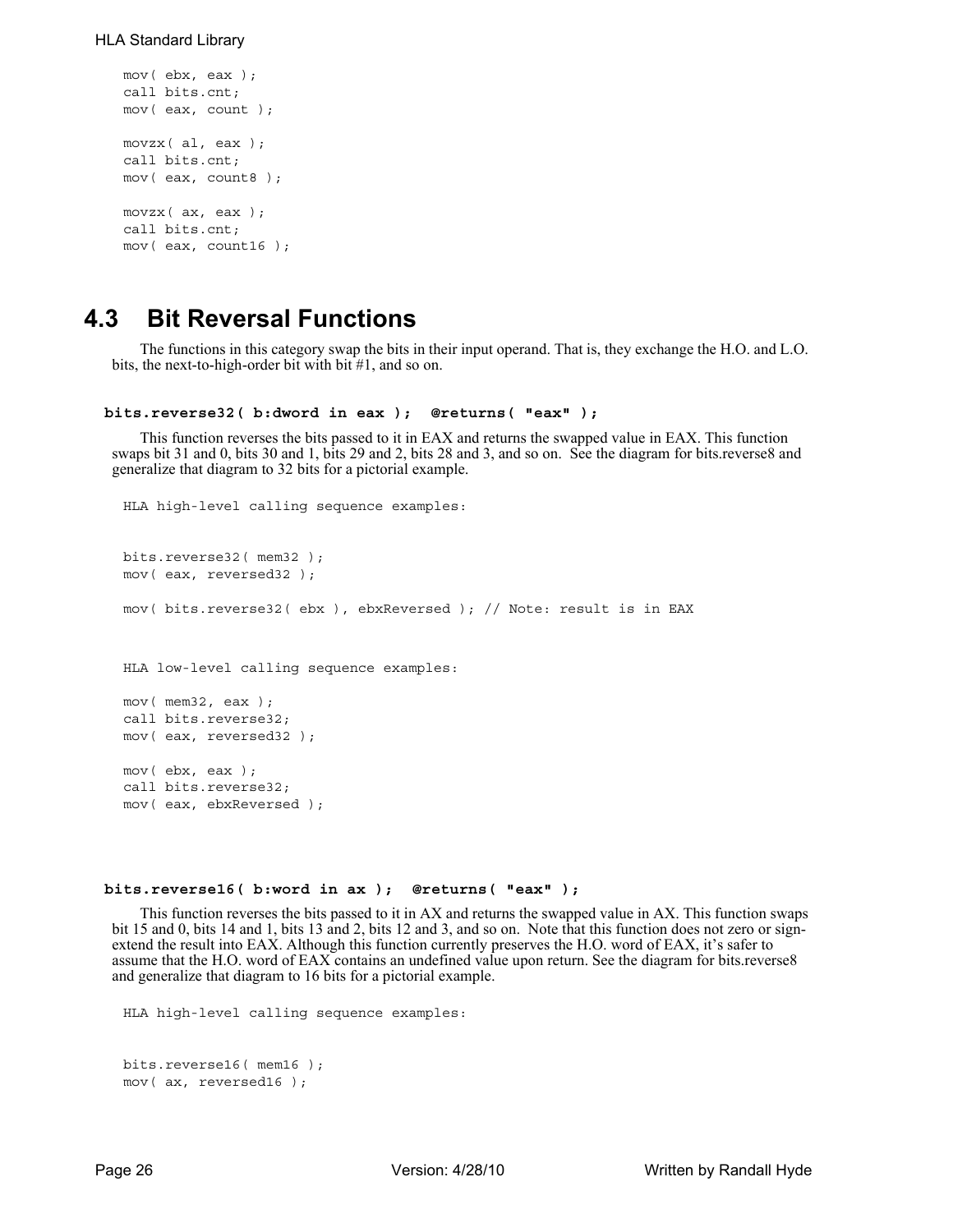```
mov( bits.reverse16( bx ), bxReversed ); // Note: result is in AX
```

```
HLA low-level calling sequence examples:
mov( mem16, ax );
call bits.reverse16;
mov( ax, reversed16 );
mov( bx, ax );
call bits.reverse16;
mov( ax, bxReversed );
```
#### **bits.reverse8( b:byte in al ); @returns( "eax" );**

This function reverses the bits passed to it in AL and returns the swapped value in AL. This function swaps bit 7 and 0, bits 6 and 1, bits 5 and 2, and bits 4 and 3 (see the diagram for bits.reverse8). Note that this function does not zero or sign-extend the result into EAX. Although this function currently preserves the H.O. three bytes of EAX, it's safer to assume that the H.O. three bytes of EAX contain an undefined value upon return. See the diagram for bits.reverse8 and generalize that diagram to 16 bits for a pictorial example.

```
HLA high-level calling sequence examples:
```

```
bits.reverse8( mem8 );
mov( al, reversed8 );
mov( bits.reverse8( bl ), blReversed ); // Note: result is in AL
HLA low-level calling sequence examples:
mov( mem8, al );
call bits.reverse8;
mov( al, reversed8 );
mov( bl, al);call bits.reverse8;
mov( al, blReversed );
```
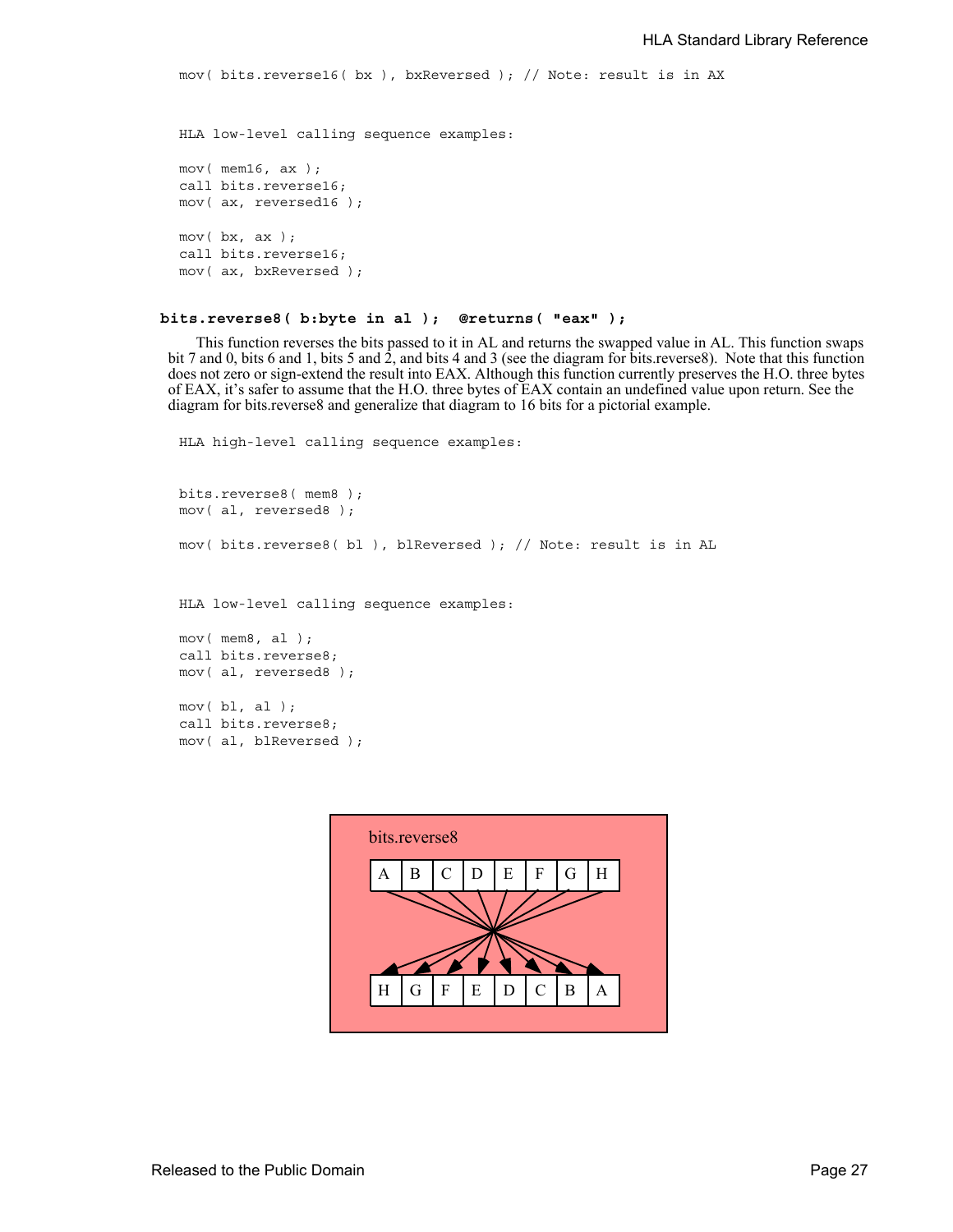# **4.4 Bit Merging Functions**

The bit merging operands take two small values and produce a single larger value by interleaving the bits from the source operands in the destination operand. One operand's bits are spread out into the destination operand's even bit positions, the other operand's bits are distributed in the odd bit positions (see the following diagram).



## **bits.merge32( even:dword in eax; odd:dword in edx ); @returns( "EDX:EAX" );**

This function merges two dword values to produce a single qword value. The bits in the even operand are placed in the even bit positions of the qword result, the bits in the odd operand are merged into the odd bit positions. This function returns the qword result in edx:eax (edx contains the H.O. dword).

Note: because this function passes the parameters in EAX and EDX, you may get an undefined result if you specify EDX as the even parameter or EAX as the odd parameter.

```
HLA high-level calling sequence examples:
```

```
bits.merge32( mem32Even, mem32Odd );
mov( edx, (type dword mergedQword[4]) );
mov( eax, (type dword mergedQword[0]) );
bits.merge32( ecx, ebx );
 mov( edx, (type dword mergedQword[4]) );
mov( eax, (type dword mergedQword[0]) );
HLA low-level calling sequence examples:
mov( mem32Even, eax );
```

```
mov( mem32Odd, edx );
call bits.merge32;
mov( edx, (type dword mergedQword[4]) );
mov( eax, (type dword mergedQword[0]) );
mov( ecx, eax );
mov( ebx, edx );
call bits.merge32;
mov( edx, (type dword mergedQword[4]) );
mov( eax, (type dword mergedQword[0]) );
```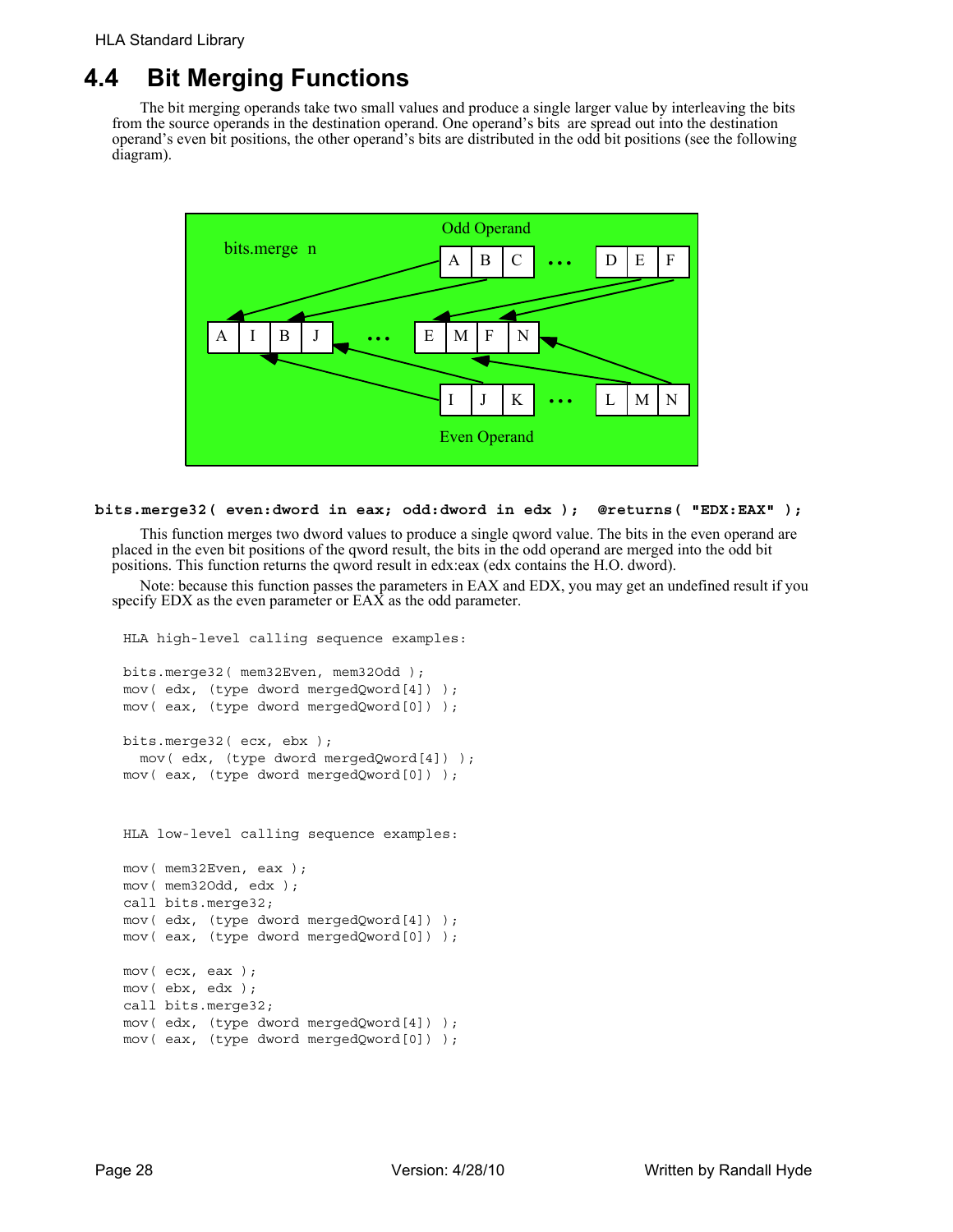#### **bits.merge16( even:word; odd:word ); @returns( "EAX" );**

This function merges two word values to produce a single dword value. The bits in the even operand are placed in the even bit positions of the dword result, the bits in the odd operand are merged into the odd bit positions. This function returns the dword result in EAX.

```
HLA high-level calling sequence examples:
bits.merge16( mem16Even, mem16Odd );
mov( eax, mergedDword );
bits.merge16( cx, bx );
mov( eax, mergedDword );
HLA low-level calling sequence examples:
  // If mem16Even and mem16Odd are not at the end
  // of some page in memory, you can safely do the following
push( (type dword mem16Even) );
push( (type dword mem16Odd) );
call bits.merge16;
mov( eax, mergedDword );
  // To be absolutely safe, do something like the following
  // (EAX is free to use because the result comes back in EAX):
  movzx( mem16Even, eax );
  push( eax );
  movzx( mem16Odd, eax );
  push( eax );
  call bits.merge16;
  mov( eax, mergedDword );
  push( ecx );
  push( edx );
  call bits.merge16;
  mov( eax, mergedDword );
```
#### **bits.merge8( even:byte in al; odd:byte in ah ); @returns( "AX" );**

This function merges two byte values to produce a single word value. The bits in the even operand are placed in the even bit positions of the word result, the bits in the odd operand are merged into the odd bit positions. This function returns the word result in AX.

Note: because this function passes the parameters in AL and AH, you may get an undefined result if you specify AH as the even parameter or AL as the odd parameter.

HLA high-level calling sequence examples: bits.merge8( mem8Even, mem8Odd ); mov( ax, mergedWord ); bits.merge8( cl, bh ); mov( eax, mergedWord ); HLA low-level calling sequence examples: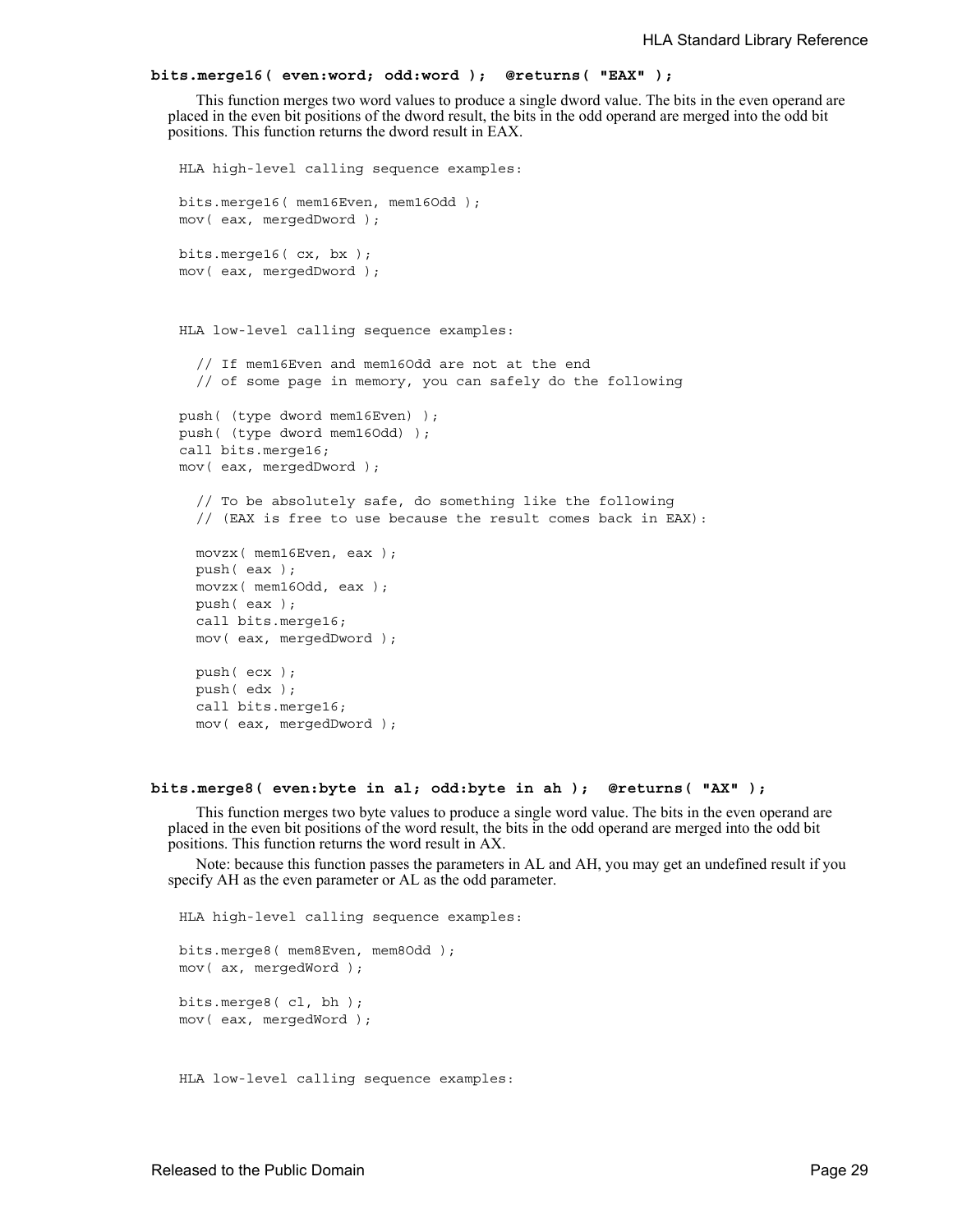### HLA Standard Library

```
mov( mem8Even, al );
mov( mem8Odd, ah );
call bits.merge8;
mov( ax, mergedWord );
mov( c1, al);mov( bh, ah );
call bits.merge8;
mov( ax, mergedWord );
```
# **4.5 Bit Extraction Functions**

These functions extract nibbles from their source operands, zero extend those nibbles to bytes, and return the values in an operand twice the size of the original operand (e.g., AL->AX, AX->EAX, and EAX->EDX:EAX). For example, the bits.nibbles8 function does the following:



```
bits.nibbles32( d:dword in eax ); @returns( "EDX:EAX" );
```
This function extracts the 8 nibbles from EAX, zero extends each of them to 8 bits, and then places them in the following locations

| EAX $[0:3]$ -> EAX $[0:7]$                                                                                                     |                                           |  |
|--------------------------------------------------------------------------------------------------------------------------------|-------------------------------------------|--|
| EAX $[4:7]$ -> EAX $[8:15]$                                                                                                    |                                           |  |
| EAX[8:11] -> EAX[16:23]                                                                                                        |                                           |  |
| EAX $[12:15]$ -> EAX $[24:31]$                                                                                                 |                                           |  |
| EAX $[16:19]$ -> EDX $[0:7]$                                                                                                   |                                           |  |
| EAX $[20:23]$ -> EDX $[8:15]$                                                                                                  |                                           |  |
| EAX $[24:27]$ -> EDX $[16:23]$                                                                                                 |                                           |  |
| EAX $[28:31]$ -> EDX $[24:31]$                                                                                                 |                                           |  |
| bits.nibbles32( $mem32$ );<br>mov(eax, LONibbles);<br>mov(edx, HONibbles);<br>bits.nibbles32( $exc$ );<br>mov(eax, LONibbles); | HLA high-level calling sequence examples: |  |
| mov(edx, HONibbles);                                                                                                           |                                           |  |
|                                                                                                                                |                                           |  |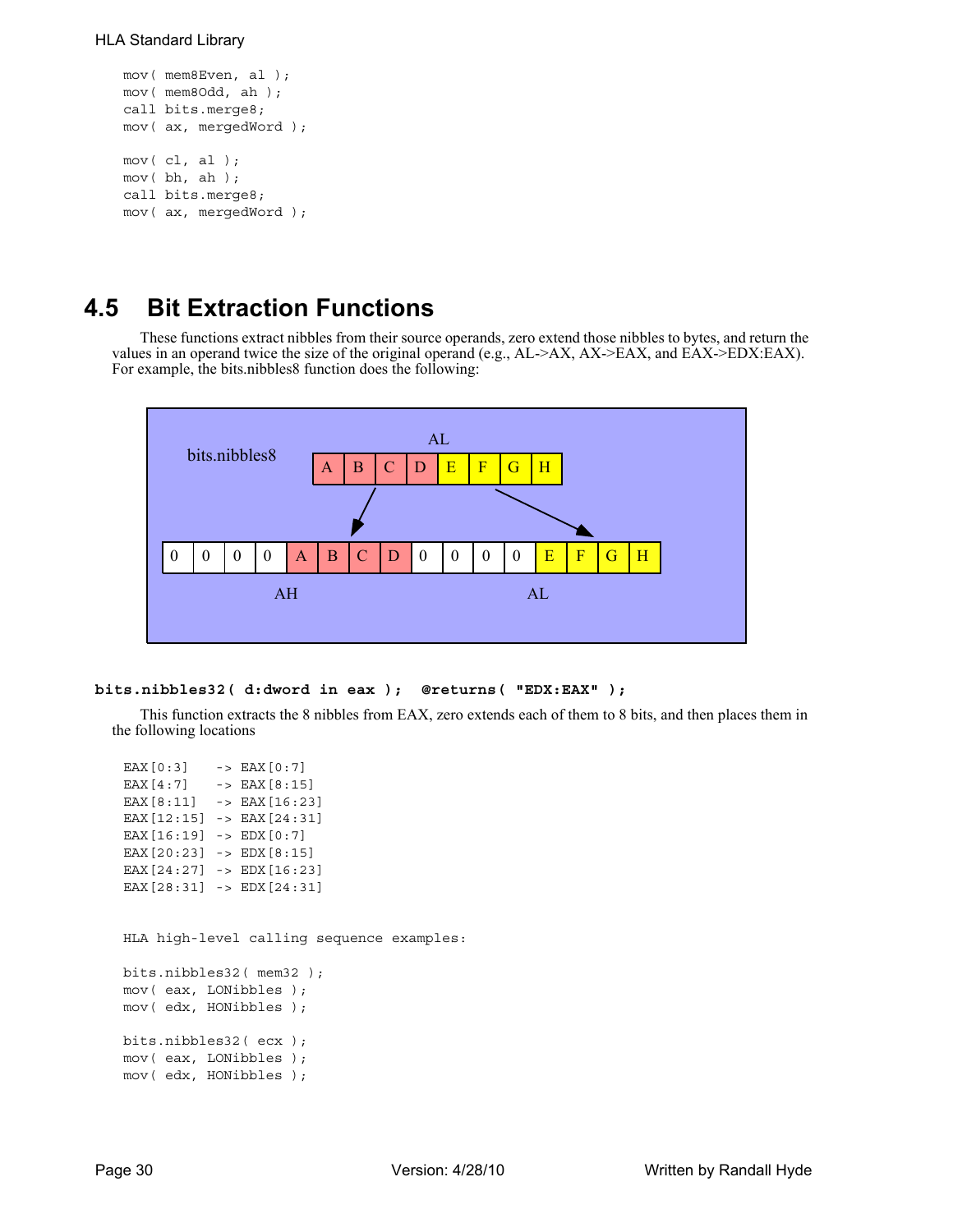HLA low-level calling sequence examples: mov( mem32, eax ); call bits.nibbles32; mov( ax, mergedWord ); mov( ecx, eax ); call bits.nibbles32; mov( eax, LONibbles ); mov( edx, HONibbles );

## **bits.nibbles16( w:word in ax ); @returns( "EAX" );**

This function extracts the 4 nibbles from AX, zero extends each of them to 8 bits, and then places them in the following locations

```
AX[0:3] -> EAX[0:7]
AX[4:7] -> EAX[8:15]
AX[8:11] -> EAX[16:23]
AX[12:15] -> EAX[24:31]
HLA high-level calling sequence examples:
bits.nibbles16( mem16 );
mov( eax, Nibbles );
bits.nibbles16( cx );
mov( eax, Nibbles );
HLA low-level calling sequence examples:
mov( mem16, ax );
call bits.nibbles16;
mov( ax, mergedWord );
```
mov( cx, ax ); call bits.nibbles16; mov( eax, LONibbles );

#### **bits.nibbles8( b:byte in al ); @returns( "AX" );**

This function extracts the 2 nibbles from AL, zero extends each of them to 8 bits, and then places them in the following locations  $AL[0:3]$  ->  $AL[0:7]$ 

```
AL[4:7] -> AH[0:7]
```
HLA high-level calling sequence examples: bits.nibbles8( mem8 );

mov( ax, TwoNibbles ); bits.nibbles8( ch ); mov( ax, TwoNibbles );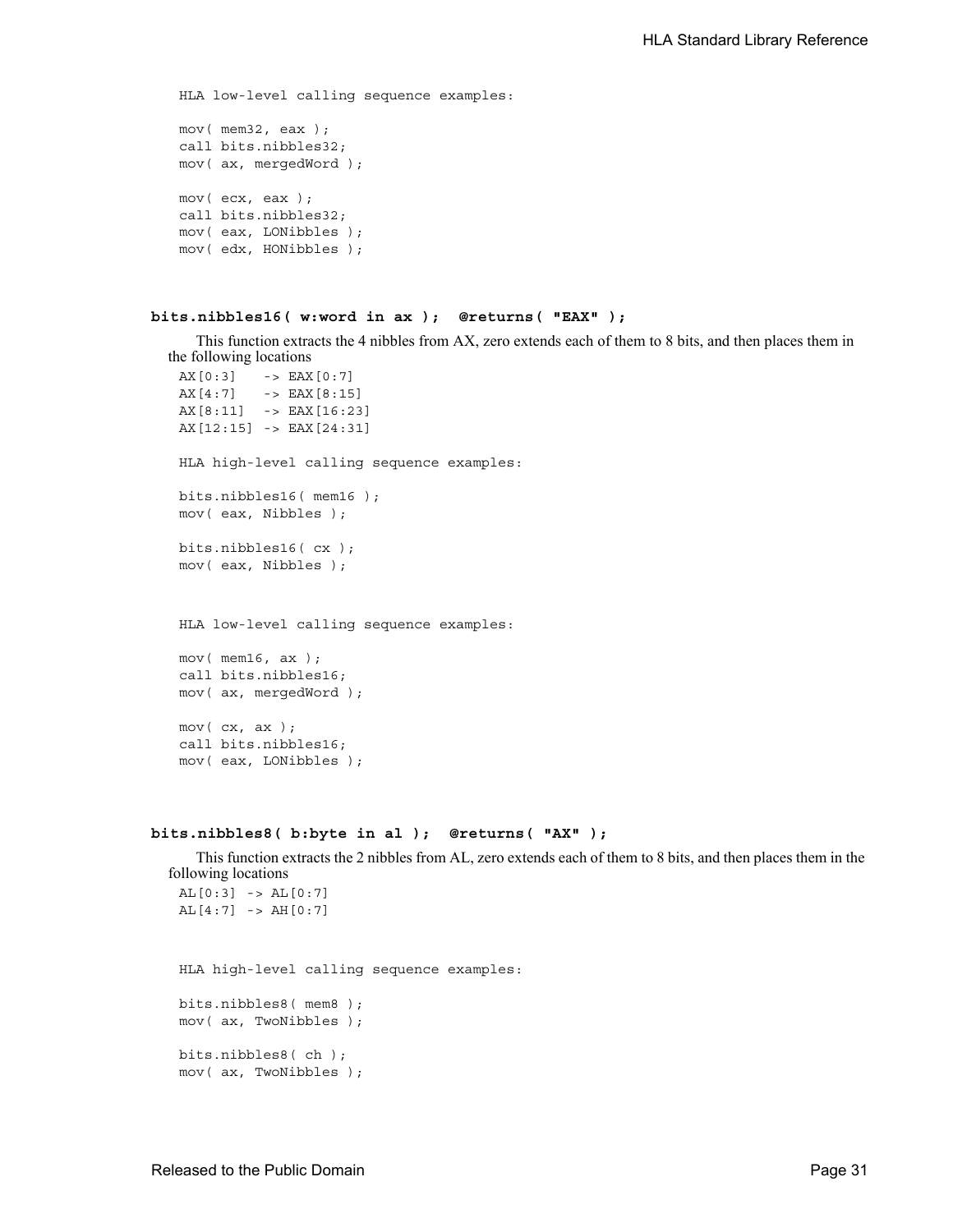```
HLA low-level calling sequence examples:
mov( mem8, al );
call bits.nibbles8;
mov( ax, TwoNibbles );
mov( ch, al );
call bits.nibbles8;
mov( ax, TwoNibbles );
```
#### **procedure bits.extract( var d:dword );**

#### **@returns( "EAX" ); // Really a macro.**

This function extracts the first set bit in d searching from bit  $#0$  and returns the index of this bit in the EAX register; the function will also return the zero flag clear in this case. This function also clears that bit in the operand. If d contains zero, then this function returns the zero flag set and EAX will contain -1.

Note that HLA actually implements this function as a macro, not a procedure. This means that you can pass any double word operand as a parameter (i.e., a memory or a register operand). However, the results are undefined if you pass EAX as the parameter (since this function returns the bit number in EAX). Note that the macro will report an error message if you try to pass EAX as the parameter.



## **4.6 Bit Distribution Functions**

**bits.distribute( source:dword; mask:dword; dest:dword );** 

### **@returns( "EAX" );**

This function takes the L.O. *n* bits of *source*, where *n* is the number of "1" bits in mask, and inserts these bits into dest at the bit positions specified by the "1" bits in mask. This function does not change the bits in dest that correspond to the zeros in the mask value. This function does not affect the value of the actual dest parameter, instead, it returns the new value in the EAX register.

Example:

```
source = $FF00_AA55
mask = $FOFF 000Fdest = $1234 5678
```
The bits.distribute function grabs the L.O. 16 bits of source and inserts these bits at positions 0, 1, 2, 3, 16, 17, 18, 19, 20, 21, 22, 23, and 28, 29, 30, and 31 into the value \$1234\_5678 and returns the result in EAX. For this example, bits.distribute begins by grabbing the L.O. four bits of source and inserts them at bit positions 0..3 of \$1234\_5678 (since mask contains four set bits at positions 0..3). This yields the temporary result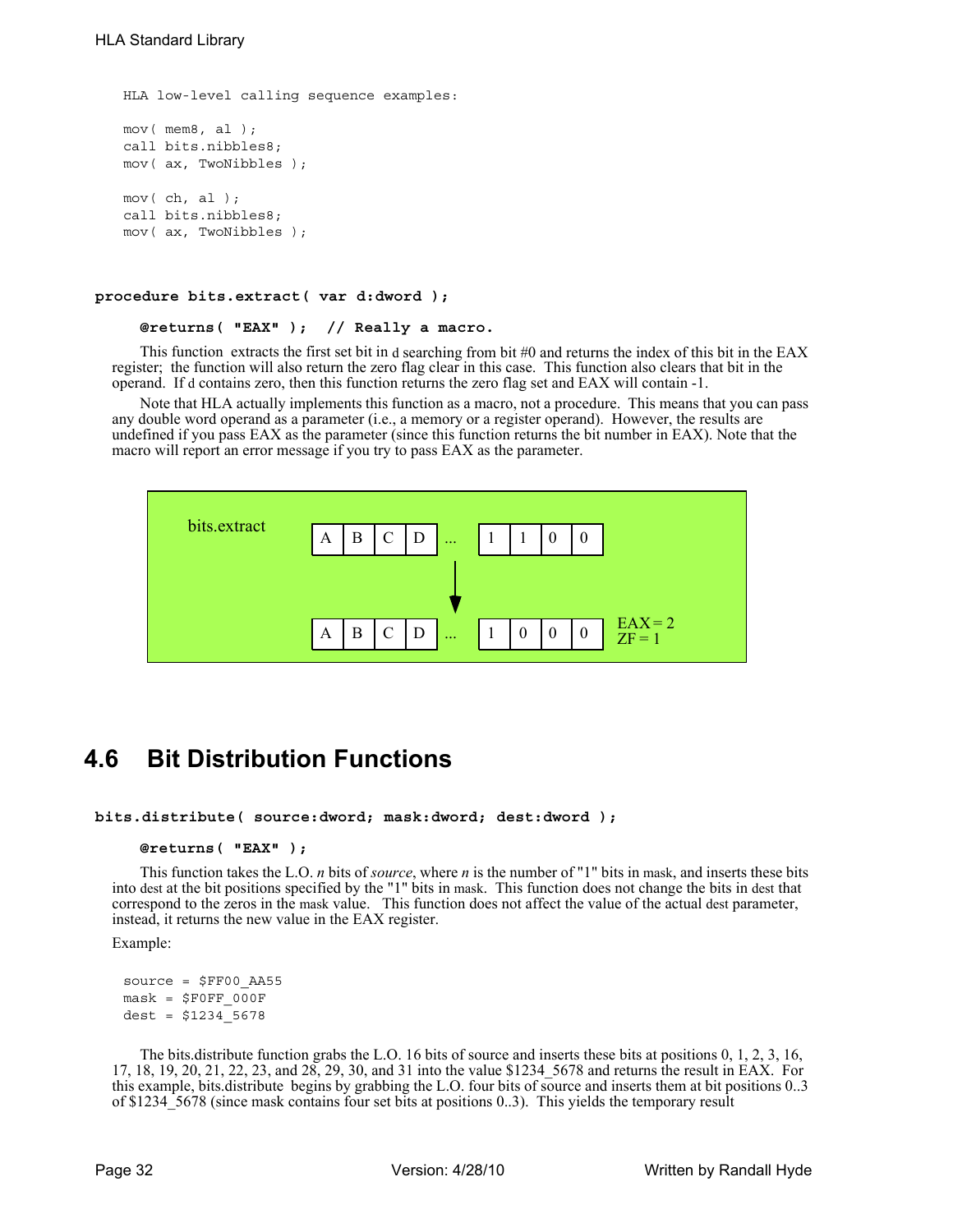\$1234\_5675. Next, bits.distribute grabs bits 4..11 from source (\$A5) and inserts these bits into bit positions 16..23 since mask contains eight consecutive bits between positions 16 and 23. The produces the temporary result \$12A5\_5675. Finally, bits.distribute grabs bits 12..15 from the source operand (\$A) and inserts these into the result at bit positions 28..31 (since the mask value contains set bits at these positions). The final result this function returns in EAX is \$A2A5 5675.



#### **bits.coalese( source:dword; mask:dword );**

#### **@returns( "EAX" );**

This function is the converse of bits.distribute. It extracts all the bits in source whose corresponding positions in mask contain a one. This function coalesces (right justifies) these bits in the L.O. bit positions of the result and returns the result in EAX.

Example:

source =  $$afff$  ffce  $mask = $a$ aaaa 5555

bits.coalesce grabs bits 0, 2, 4, 6, 8, 10, 12, 14, 17, 19, 21, 23, 25, 27, 29, and 31 from source and packs these into the L.O. 16 bits of EAX (it also sets the H.O. bits of EAX to zero). The final result in EAX is \$FFFA.